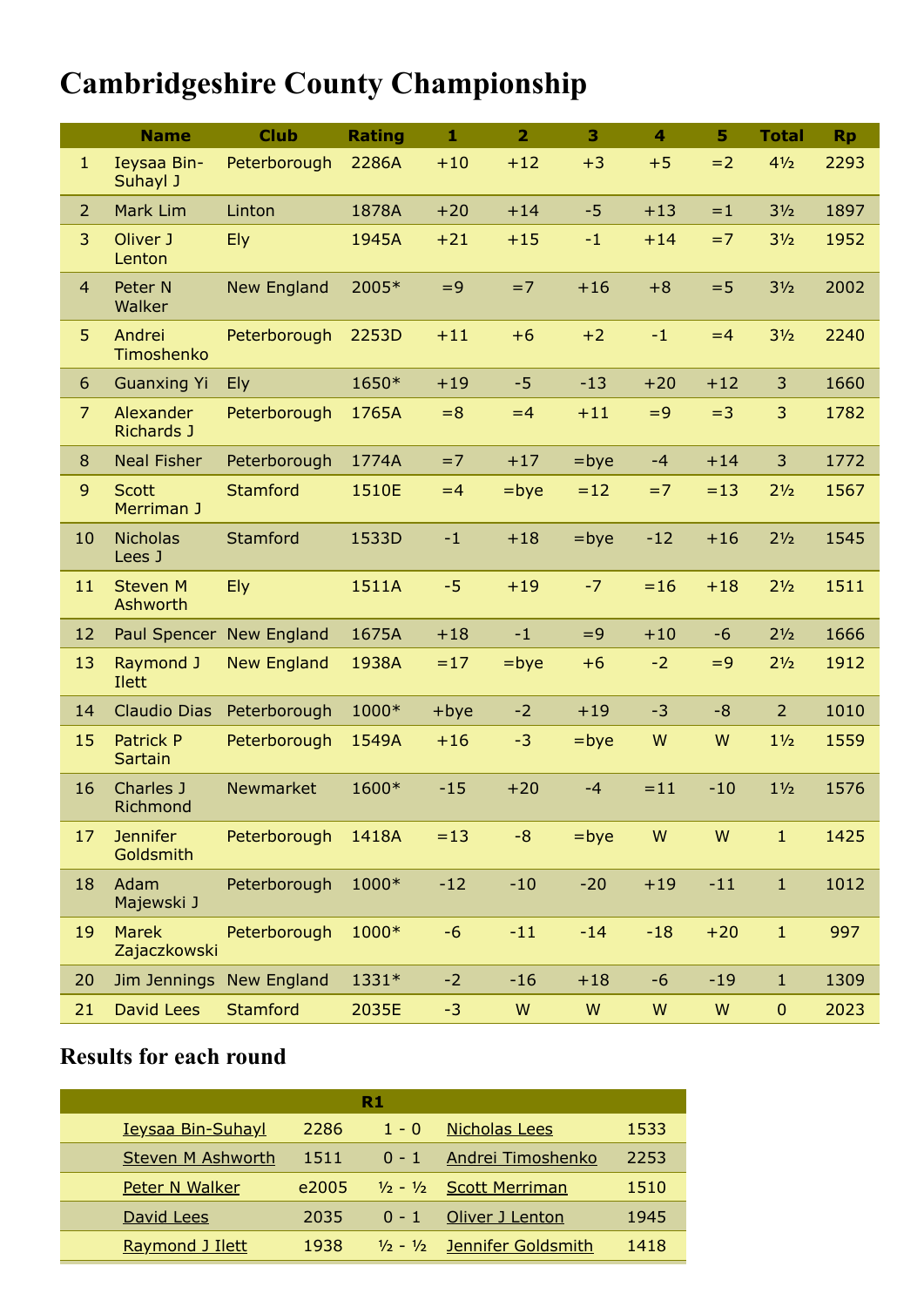| Jim Jennings              | e1331 | $0 - 1$        | Mark Lim                  | 1878           |  |  |  |
|---------------------------|-------|----------------|---------------------------|----------------|--|--|--|
| <b>Neal Fisher</b>        | 1774  | $1/2 - 1/2$    | Alexander Richards        | 1765           |  |  |  |
| Adam Majewski             | e1000 | $0 - 1$        | <b>Paul Spencer</b>       | 1675           |  |  |  |
| Marek Zajaczkowski        | e1000 | $0 - 1$        | <b>Guanxing Yi</b>        | e1650          |  |  |  |
| Patrick P Sartain         | 1549  | $1 - 0$        | <b>Charles J Richmond</b> | e1600          |  |  |  |
| <b>Claudio Dias</b>       | e1000 | $\mathbf{1}$   | bye                       | e <sub>0</sub> |  |  |  |
| R <sub>2</sub>            |       |                |                           |                |  |  |  |
| <b>Paul Spencer</b>       | 1675  | $0 - 1$        | <b>Ieysaa Bin-Suhayl</b>  | 2286           |  |  |  |
| Andrei Timoshenko         | 2253  | $1 - 0$        | <b>Guanxing Yi</b>        | e1650          |  |  |  |
| Oliver J Lenton           | 1945  | $1 - 0$        | <b>Patrick P Sartain</b>  | 1549           |  |  |  |
| Mark Lim                  | 1878  | $1 - 0$        | <b>Claudio Dias</b>       | e1000          |  |  |  |
| <b>Alexander Richards</b> | 1765  | $1/2 - 1/2$    | Peter N Walker            | e2005          |  |  |  |
| Jennifer Goldsmith        | 1418  | $0 - 1$        | <b>Neal Fisher</b>        | 1774           |  |  |  |
| <b>Charles J Richmond</b> | e1600 | $1 - 0$        | Jim Jennings              | e1331          |  |  |  |
| <b>Nicholas Lees</b>      | 1533  | $1 - 0$        | <b>Adam Majewski</b>      | e1000          |  |  |  |
| Marek Zajaczkowski        | e1000 | $0 - 1$        | <b>Steven M Ashworth</b>  | 1511           |  |  |  |
| Raymond J Ilett           | 1938  | $\frac{1}{2}$  | bye                       | e <sub>0</sub> |  |  |  |
| <b>Scott Merriman</b>     | 1510  | $\frac{1}{2}$  | <u>bye</u>                | e <sub>0</sub> |  |  |  |
| R <sub>3</sub>            |       |                |                           |                |  |  |  |
| <b>Ieysaa Bin-Suhayl</b>  | 2286  | $1 - 0$        | Oliver J Lenton           | 1945           |  |  |  |
| Mark Lim                  | 1878  | $0 - 1$        | Andrei Timoshenko         | 2253           |  |  |  |
| Peter N Walker            | e2005 | $1 - 0$        | <b>Charles J Richmond</b> | e1600          |  |  |  |
| <b>Guanxing Yi</b>        | e1650 | $0 - 1$        | Raymond J Ilett           | 1938           |  |  |  |
| <b>Steven M Ashworth</b>  | 1511  | $0 - 1$        | <b>Alexander Richards</b> | 1765           |  |  |  |
| <b>Scott Merriman</b>     | 1510  | $1/2 - 1/2$    | <b>Paul Spencer</b>       | 1675           |  |  |  |
| <b>Claudio Dias</b>       | e1000 | $1 - 0$        | Marek Zajaczkowski        | e1000          |  |  |  |
| <b>Jim Jennings</b>       | e1331 | $1 - 0$        | Adam Majewski             | e1000          |  |  |  |
| <b>Neal Fisher</b>        | 1774  | $\frac{1}{2}$  | <u>bye</u>                | e <sub>0</sub> |  |  |  |
| <b>Patrick P Sartain</b>  | 1549  | $\frac{1}{2}$  | <u>bye</u>                | e <sub>0</sub> |  |  |  |
| Jennifer Goldsmith        | 1418  | 1/2            | <u>bye</u>                | e <sub>0</sub> |  |  |  |
| <b>Nicholas Lees</b>      | 1533  | $\frac{1}{2}$  | <u>bye</u>                | e <sub>0</sub> |  |  |  |
|                           |       | R <sub>4</sub> |                           |                |  |  |  |
| Andrei Timoshenko         | 2253  | $0 - 1$        | <b>Ieysaa Bin-Suhayl</b>  | 2286           |  |  |  |
| <b>Neal Fisher</b>        | 1774  | $0 - 1$        | Peter N Walker            | e2005          |  |  |  |
| Oliver J Lenton           | 1945  | $1 - 0$        | <b>Claudio Dias</b>       | e1000          |  |  |  |
| Raymond J Ilett           | 1938  | $0 - 1$        | Mark Lim                  | 1878           |  |  |  |
| Alexander Richards        | 1765  | $1/2 - 1/2$    | <b>Scott Merriman</b>     | 1510           |  |  |  |
| <b>Paul Spencer</b>       | 1675  | $1 - 0$        | <b>Nicholas Lees</b>      | 1533           |  |  |  |
| <b>Jim Jennings</b>       | e1331 | $0 - 1$        | <b>Guanxing Yi</b>        | e1650          |  |  |  |
| <b>Charles J Richmond</b> | e1600 | $1/2 - 1/2$    | <b>Steven M Ashworth</b>  | 1511           |  |  |  |
| Adam Majewski             | e1000 | $1 - 0$        | Marek Zajaczkowski        | e1000          |  |  |  |
|                           |       | <b>R5</b>      |                           |                |  |  |  |

**R5**